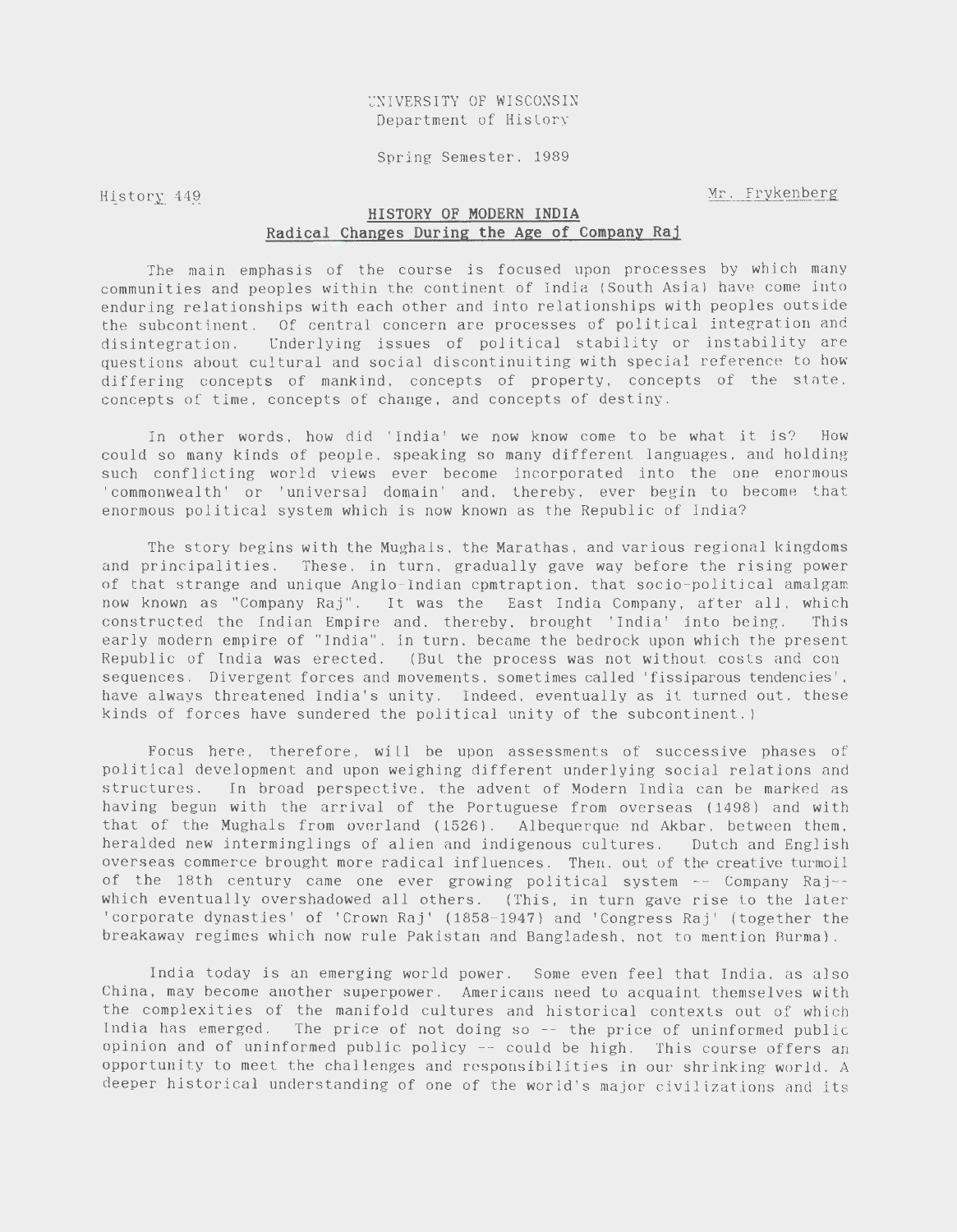incorporation within one political system is one to meet such responsibilities.

# REFERENCE WORKS 1

Burgess, James, The Chronology of Modern India, Edinburgh: J. Grant, 1913. Davies, C. Collin, An Historical Atlas of the Indian Peninsula. Madras and Oxford: Oxford University Press, 1949, & later editions. Dated, but useful. Davis, Kingsley, The Population of India and Pakistan. Princeton: Princeton University Press, 1951. A classic, now dated, still insightful. Gilbert, W.H., The Peoples of India. Washington: 1944. While very dated, it *is* still a useful introductory sketch. Habid, Irfan, An Atlas of Mughal India. New Delhi: Oxford University Press, 1983. The latest and best work of its kind. Maher, J. Michael, India: A Critical Bibliography. Tuscon: University of Arizona Press (for the Association of Asian Studies}, 1964, 1966. Schwartzberg, J., Wilson, H.H., Yule, H. & A starter only. Also see works by Maureen Patterson and Patrick Wilson. Historical Atlas of South Asia. Chicago: University of Chicago Press, 1978. The finest work of its kind; a goldmine. Glossary of Judicial and Revenue Terms for India. Calcutta and London: W.H. Allen, 1855, &c later editions. This classic is still in print. Burnell, A. C. Hobson-Jobson: A Glossary of Collogguial Anglo- Indian Words and Phrases... London: Routledge & Kegan Paul, 1886, 1968. New edition of this classic. Edited by William Crooke.

 $1$  Works listed here and below are available, on reserve, in various UW Libraries: Memorial Library, College (Helen White) Library, History Library or South Asian Studies Center/Department Library on the 14th Floor of Van Hise Hall.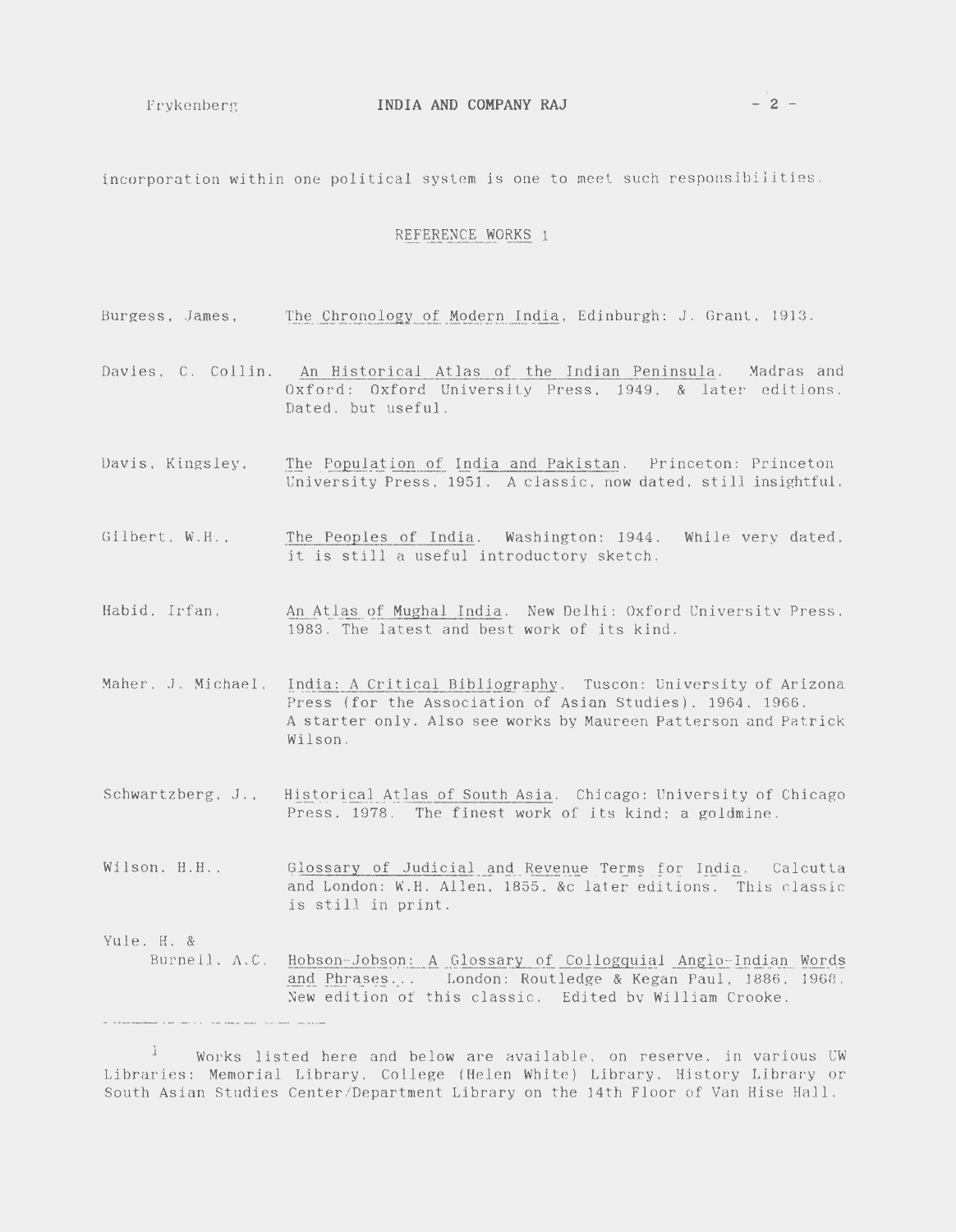# SYLLABUS: SCHEDULE OF TOPICS AND READINGS 2

# INTRODUCTION

- 1. General Approaches to India
- $[R]$ P. Spear, India, Pakistan and the West (Oxford: 1949,&c).
- $IR$ ] Ved Mehta, The New India (New York: Penguin, 1978).
- [R] V.S. Naipaul, India: The Wounded Civilization (New York: 1977, 1978).

# 2. Historiographic Background, Context, and Perspectives

- $[R/H]$ William A. Green and John P. Deasy, Jr., "Unifying Themes *in* the History of British India, 1757-1858: An Historiographical Analysis," Albion 17, 1 (Spring 1985): 15-45.
- $[R/H]$ R. E. Frykenberg, "Traditional Processes of Power and Administration in South India...," IESHR, 1: 2 (October-December 1963), 1-21.
- $[R/H]$ Burton Stein, "Politics, Peasants and the Deconstruction of Feudalism in Medieval India," Journal of Peasant Studies 12, 2/3 (January/April 1985): 54-86.
- $[R/H]$ Burton Stein, "The Segmentary State in South Indian History," Realm and Region in Traditional India. Durham, NC: Duke, 1977. Ed.by R.G.Fox.

#### 3. Contemporary Perspective/Relevance of Modern India

[R] Stephen P. Cohen & Richard L. Park, India: Emergent Power? (NY: 1978).

<sup>2</sup> Books cited [R] or [R/H] are on reserve in the College Library, the History Department Library, the Memorial Library, or South Asian Studies Library.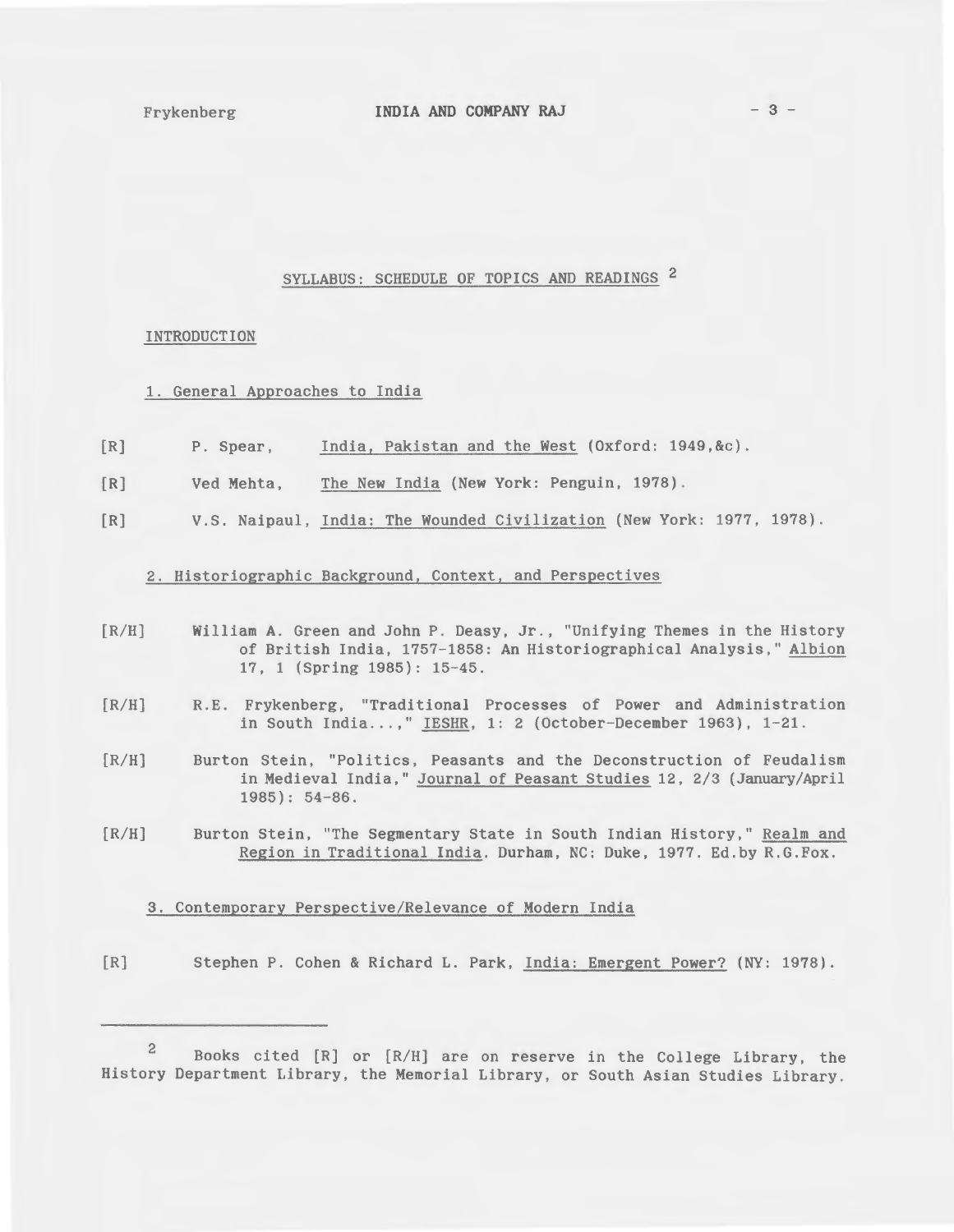# I. ESSENTIAL ELEMENTS

- 1. The Continent: Its Geographic Unity and Diversity
- 2. The Peoples: Its Demographic and Linguistic Variety

Readings:

- [R] B.H. Farmer, An Introduction to South Asia (London & New York: Methuen, 1984), pp. 1 11.
- [R] Adam Watson, A Concise History of India (London & New York: 1974), pp. 3-38. Abbr.: CHI.
- [R] Stanley Wolpert, A New History of India (New York: OUP, 1977,&c) , pp. 3-23. Abbr.: NHI.

or

or

or

or

[R] Spear, A History of India - 2 (New York: Penguin, 1965, 1970, &c). 11 - 14. Abbr.: AHOI-2

# Other Readings:

- [R] R.E.Frykenberg, India (Lexington MA: 1973}, 1-21.
- [R] Spear, India, Pakistan, and the West, 1-32
- or [R] Spear, India: A Modern History (Ann Arbor: Michigan, 1961, 1972) . Abbr. : IAMH. On Reserve in Memorial and White Libraries.
- 
- [R] Spear, Oxford History of Modern India (Oxford: OUP, 1964, &c). Abbr.: OHMI.

# II. SOCIAL STRUCTURES

- 1. The Family Kith, Kin, and Lineage (Vamsha).
- 2. The Community Caste  $(\underline{J}\bar{a}t\bar{i})$ , Category or Class (Varna).
- 3. The Village Place, Space and Locality.

# Readings :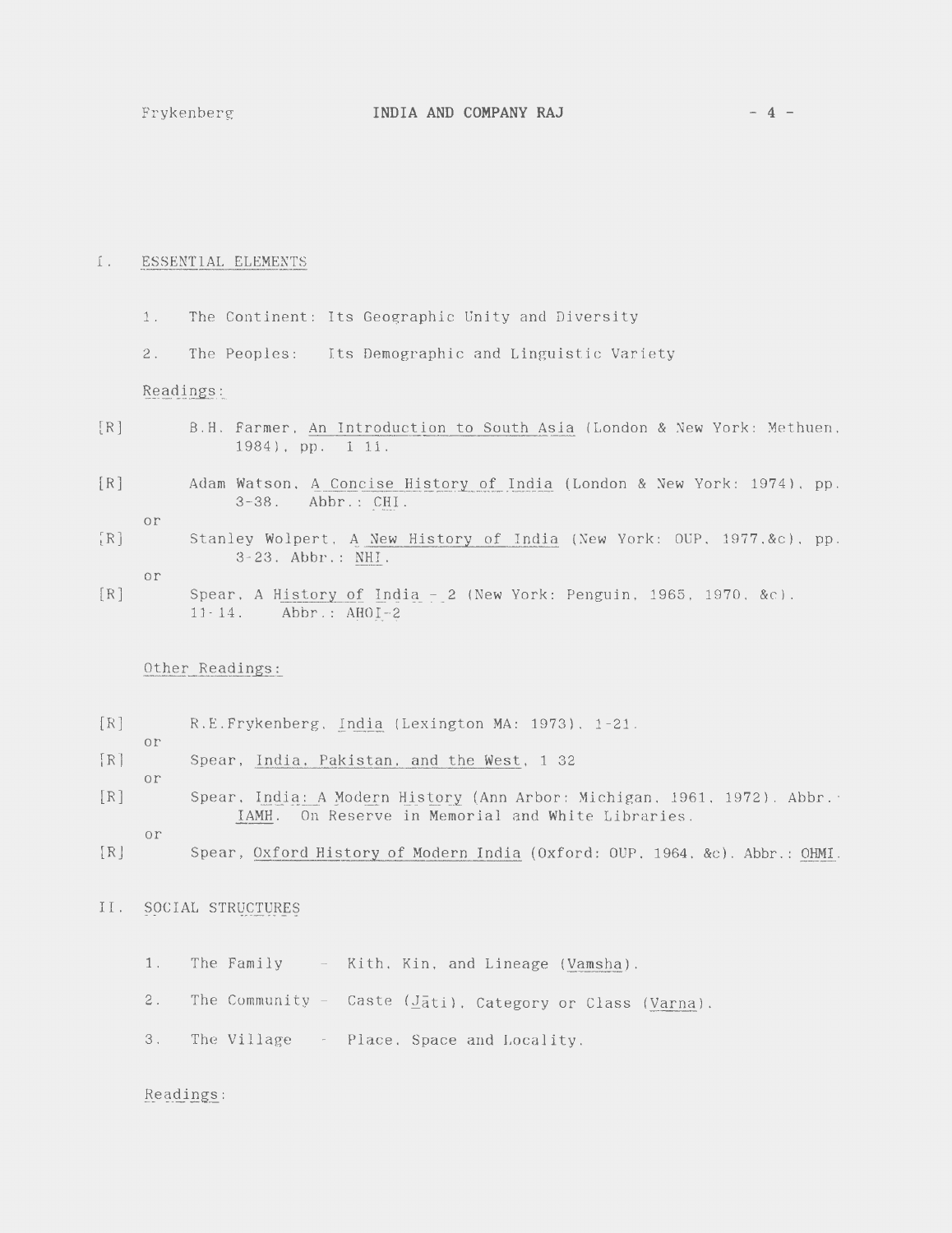- [R] Judith Brown, Modern India (Oxford: 1985), pp. 16- 35.
- [R] Pauline Kolenda, Caste in Contemporary India: Beyond Organic Solidarity (Meno Park CA: Benjamin/Cummings Pub.Co., Inc. 1978), 1 111.

#### Other Readings:

- [R] Charlotte & William Wiser, Behind Mud Walls, 1930-1960 (Berkeley: UCP, 1969). Revision of earlier classic.
	- or
- [R] S.C. Dube, Indian Village (New York: Harper, 1967 edition) .
- [R] David G. Mandelbaum, "Family, Jati, and Village," Structure and Change in Indian Society (Chicago: Aldine, 1968), 29-50. Edited by B.S. Cohn and M. Singer.

or

[R] Morton Klass, Caste: The Emergence of the South Asian Social System (Philadelphia: ISHI, 1980). On Reserve, in Memorial Library.

# III. SACRED TRADITIONS

- 1. Brahmanical, Classical, and 'High' 'Hindu' Cultures
- 2. Particular, Pluralistic, Popular Local Cults

Readings:

CHI, 39-86; NHI, 24-103; MI, 16-36.

#### Other Readings :

[R] Theodore de Bary, ed., Souces of Indian Tradition (New York: Columbia University Press, 1958 and later editions).

or

[R] Pratima Bowes, The Hindu Religious Tradition (London: Routledge & Kegan Paul, 1977) .

or

 $[R/SA]$ T.J. Hopkins, The Hindu Religious Tradition (Encino CA: Dickinson Publishing Company, Inc., 1971). Paperback.

or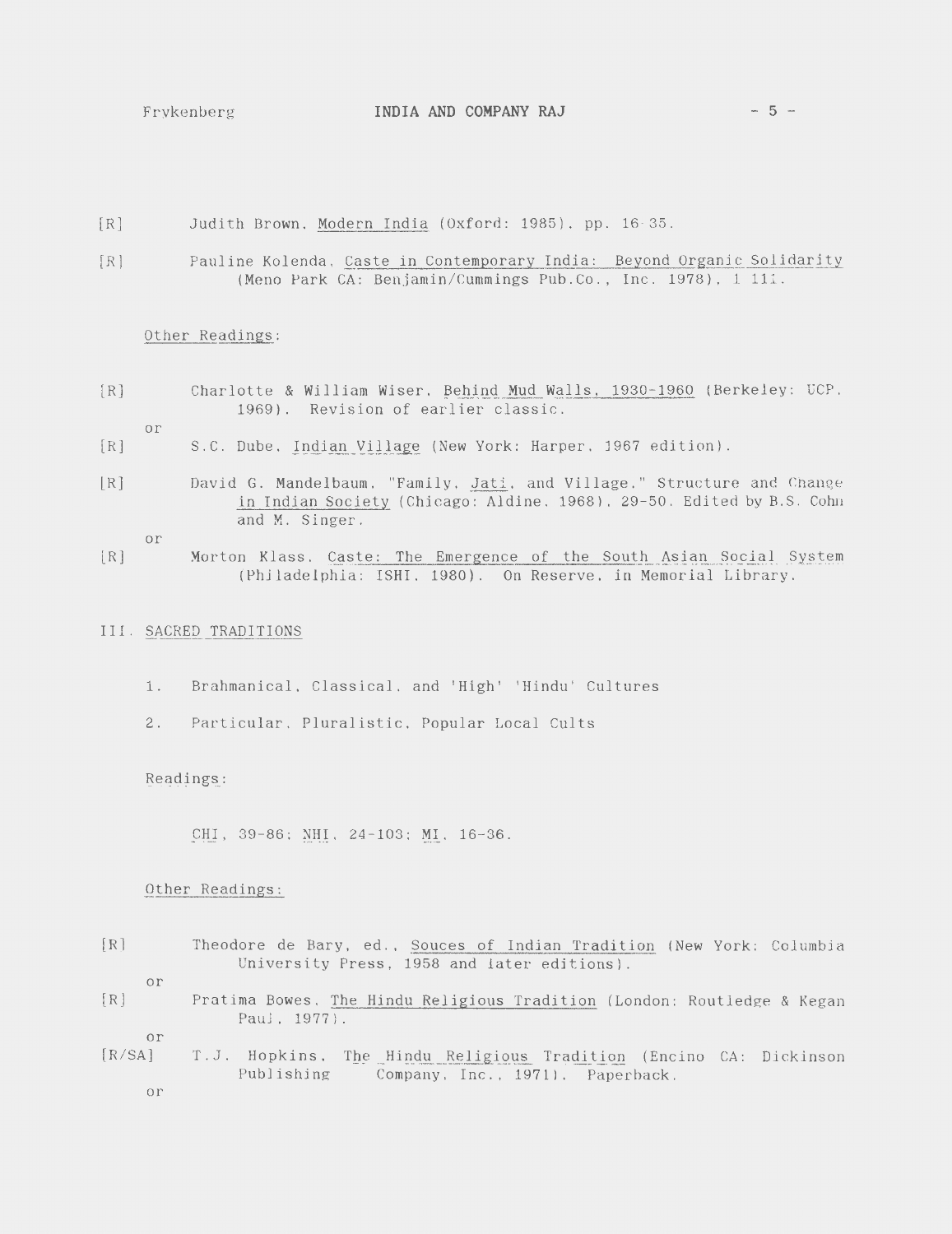# Frykenberg **INDIA AND COMPANY RAJ** - 6 -

- [R] K.M. Sen, Hinduism (New York: Penguin A515, 1961 & later).
- [R] J.A.B. Van Buitenen, ed., Tales of Ancient India (Chicago: 1959; NY: 1961).

# IV. INDO-ISLAMIC LEGACIES

- 1. Indo-Arabian Belief: Religion and Sacred Language
- 2. Indo-Persian Style: Schism and Sophistication in Taste
- 3. Indo-Turkish Might: Organization, Power and Rulership
	- (1) The Delhi Sultanate: Hindustan and Indo-Islamic Hegemony
	- (2) The Deccan Sultanates & 'Hindu Sultanate' of Vijayanagar
	- (3) The Mughal Expansion & Maratha Reaction (Fitna)

# Readings:

CHI, 87-128; NHI, 104-167; IAMH, 1-60; and AHOI:2, 1-50.

- [R] R. E. Frykenberg "The Study of Delhi: An Analytical Introduction and a Historiographic Overview," Delhi Through the Ages: Essays in Urban History, Culture and Society (Delhi & Oxford: Oxford University Press), xx-xxxix.
- [R] Delhi Through the Ages (New Delhi:OUP 1986), edited by R.E. Frykenberg. Pp 63-128; 129-191; 18-62. Abbr.: DTA. Chapters by Digby, Goswami, Naqvi, Blake, Jackson, Hambly, et al.
- [R] Andr<sub>n</sub> Wink, Land and Sovereignty in India: AGrarian Society and Politics under the Eighteenth-century Maratha Svarajya (Cambridge: 1986).

# Other Readings:

[R] S.M. Ikram & A.T. Embree, Muslim Civilization in India (New York: Columbia University Press, 1964). Quick, easy reading.

or

- [R] Simon Digby, Warhorse and Elephant in the Delhi Sultanate (Oxford: 1971). or
	- M.N. Pearson, Merchants and Rulers of Gujarat: The Response to the Portuguese in the Sixteenth Century (Berkeley CA: 1976).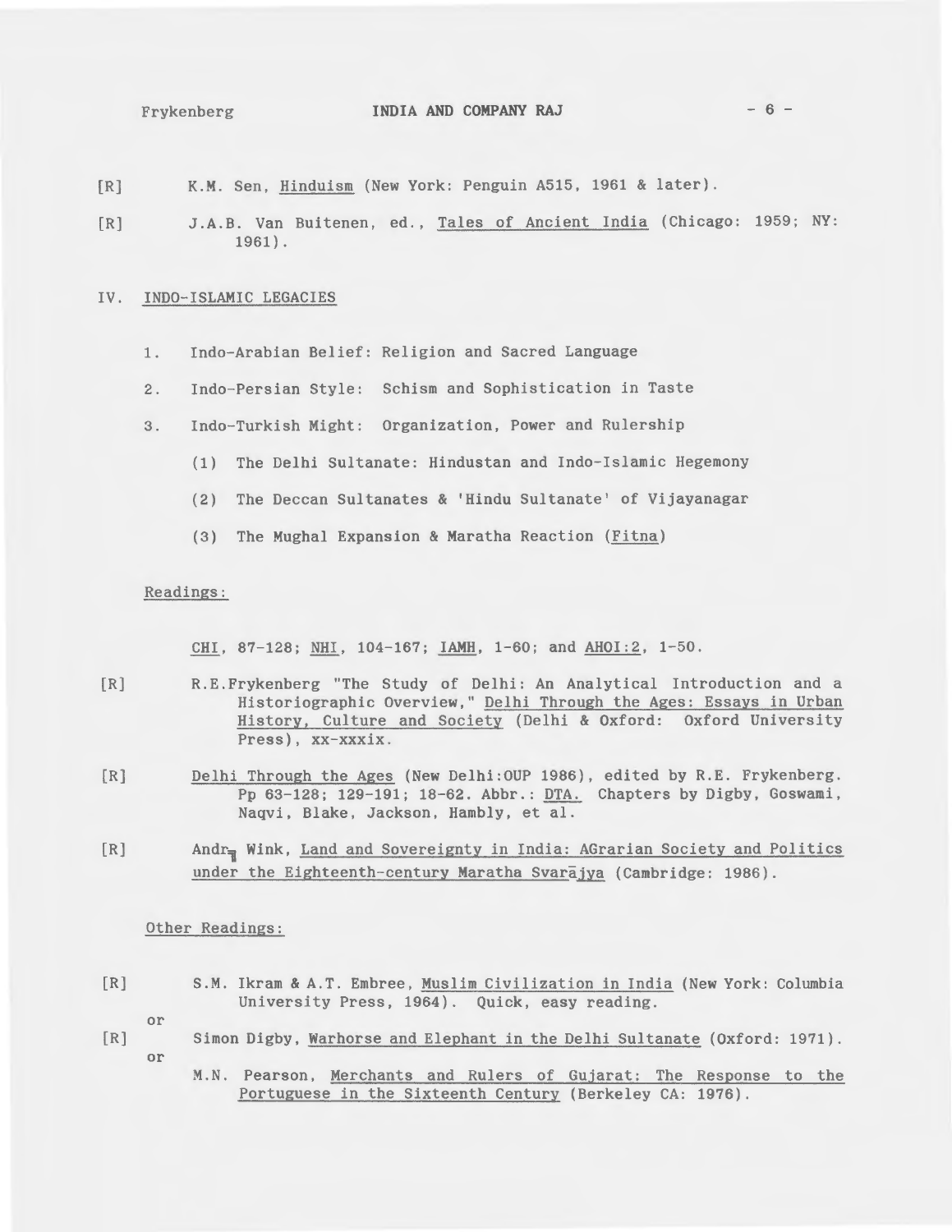or

Adam Watson, War of the Goldsmith's Daughter (London: 1964).

#### V. EUROPEAN (FARANGI) ENCLAVES

- 1 The Portuguese Conquests: Goa and Seaborne Empire
- 2 The Dutch Encroachments: Batavia and Maritime Empire
- 3 The English Enterprises: Madras and Country Trade
- 4 The French Competition: Pondicherry and Country Power

# Readings:

- AHOI-2, 51-79; NHI, 135-185; CHI, 105-125; I:AMI, 146-184; OHMI, 1-20. MI, 37-43.
- [R] K.N. Chaudhuri, Trade and Civilization in the Indian Ocean (Cambridge: CUP, 1985), 63-118, and 121-220.
- [R] M.N. Pearson, The Portuguese in India (Cambridge: CUP, 1987).

# Choices from Many Other Readings:

- [R] Arasaratnam, Sinnappah, Merchants, Companies and Commerce on the Coromandal Coromandel Coast 1650-1740 (New Delhi: OUP, 1986).
	- C.R. Boxer, Four Centuries of Portuguese Expansion, 1415-1825 (Johannesburg and Berkeley: 1972). A Succinct Survey.
- [R] C.R. Boxer, The Portuguese Seaborne Empire, 1415-1825 (London: 1969).
- [R] C.R. Boxer, The Dutch Seaborne Empire, 1600-1800 (London: 1965).
- [R] K.N. Chaduhuri, The Trading World of Asia and the English East India Company, 1660-1760 (Cambridge: CUP, 1978).

Ashin Das Gupta, Malabar in Asian Trade, 1740-1800 (Cambridge: CUP, 1966).

Ashin Das Gupta, "The Merchants of Surat, c .1700-50," Elites in South Asia (Cambridge: CUP, 1970), edited by E. Leach & S.N. Mukherjee.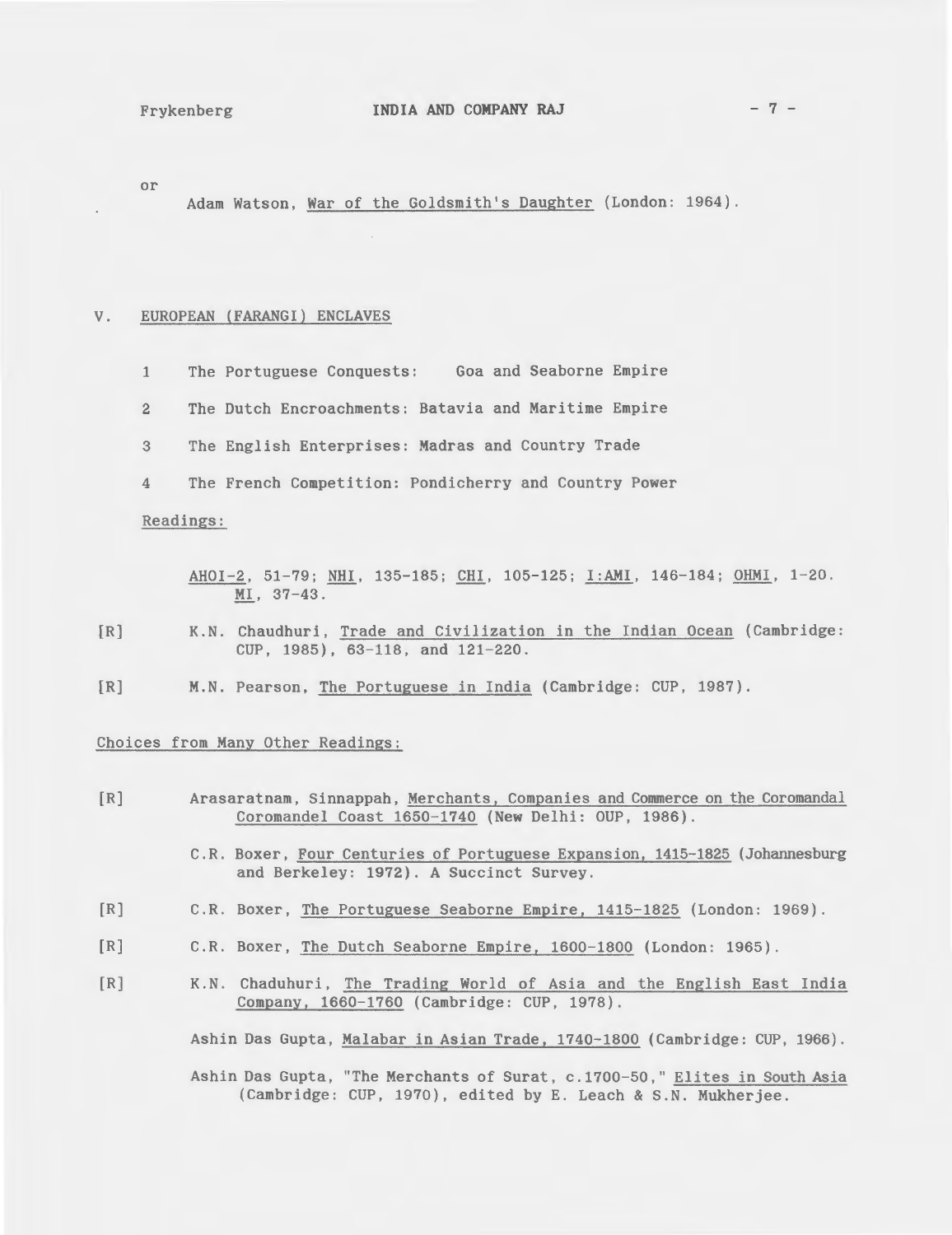### Frykenberg **INDIA AND COMPANY RAJ** - 8 -

Prakash, Om, The Dutch East India Company and the Economy of Bengal (Princeton: PUP, 1985).

Tapan Raychaudhuri, Jan Company in Coromandel, 1605-1690 {The Hague: 1692).

# VI. COMPANY EXPANSION

- A. Struggles for Survival: Local Positions, Profits and Power
- B. \*Struggles for Succession Within the Shadow of Imperium
- 1. Commercial Enterprises of the Baniya Company- Mercantile Power
	- a) Madras : 1639: An Emerging City State on the Coromandel
	- b) Bombay : 1661: An Emerging City State and Island Refuge
	- c) Calcutta: 1692: An Emerging City State on the Sundarbans

Readings:

- $[R]$ R.E. Frykenberg (ed.), Land Control and Social Structure in Indian History (Madison: 1969). Chapters by Cohn and Stein, 53-122, 175-216.
- $[R/H]$ R.E. Frykenberg, "The Socio-Political Morphology of Madras: An Historical Interpretation," Changing South Asia: City and Culture (London: SOAS, University of London; Hong Kong:, 1982, 21-41. Edited by K.A. Ballhatchet and J.B. Harrison.

Other Resources:

- M. Athar Ali, The Mughal Nobility Under Aurangzeb (Aligarh and Bombay: Asia Publishing House, 1968).
- Ashin Das Gupta, "The Merchants of Surat, c. 1700-50", Elites in South Asia, (Cambridge: CUP), edited by E. Leach and S.N. Mukherjee.

Peter J. Marshall, East Indian Fortunes (Oxford: 1976).

- [R] Philip Mason, The Men Who Ruled India (New York: 1953; Norton 1985 abridged edition), 3-92. Abbr.: MWRI.
	- Om Prakash, The Dutch East India Company and the Economy of Bengal, 1630-1720 (Princeton: 1985).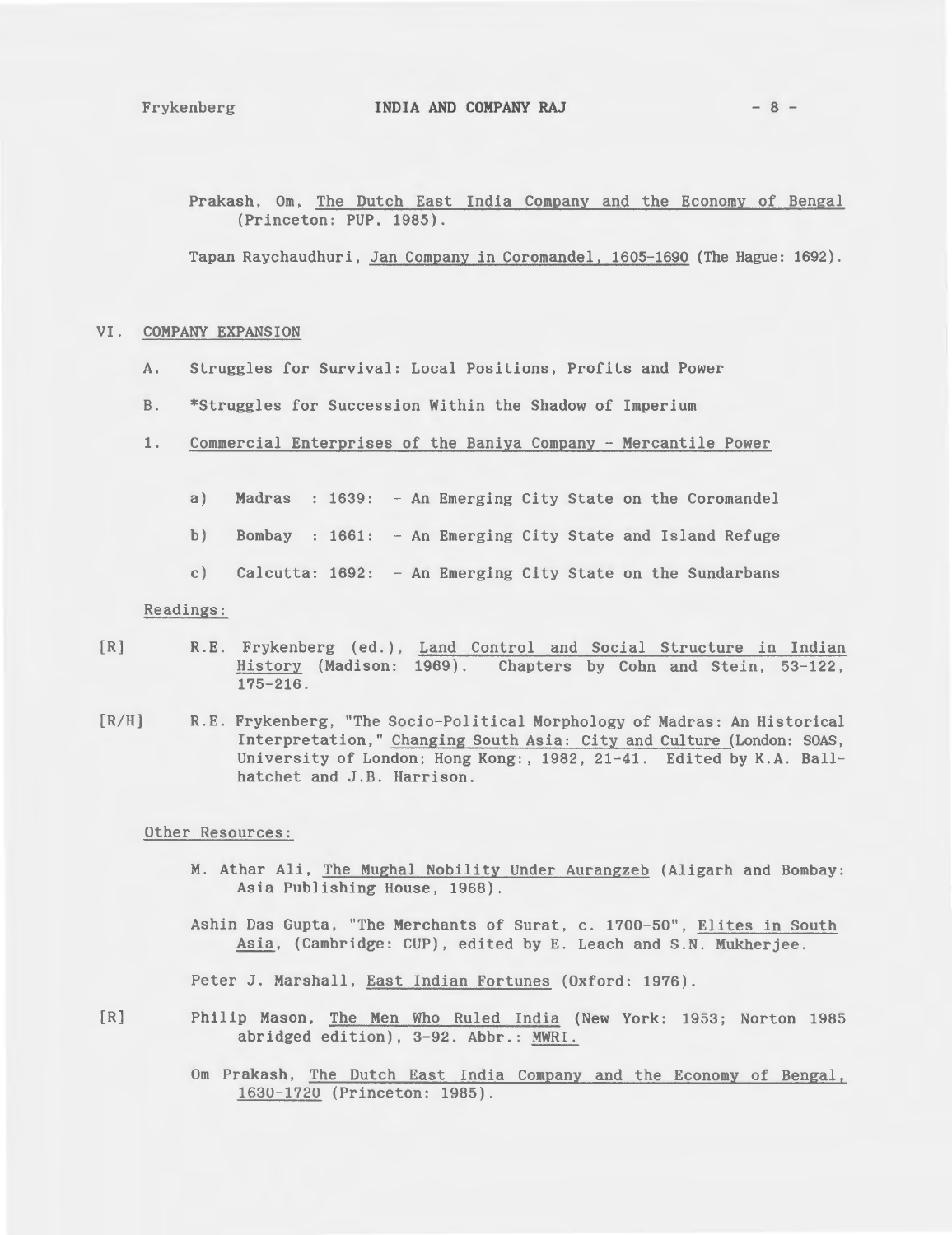J.F. Richards, Mughal Administration in Golconda (Oxford:1975).

[R] Karl de Schweintz, Jr., The Rise and Fall of British India: Imperialism as Inequality (New York: Methuen, 1983), 37-117. Abbr.: RFBI.

> Watson, Ian Bruce, Foundation for Empire: English Private Trade in India, 1659-1760 (New Delhi: Vikas Publishing House, 1980).

- (2) Political Engagements of the Company Bahadur Military Power
	- a) Carnatic Wars: 1745 1761, 1763 1801
	- b) Bengal Wars : 1757 1765, 1772 1801
	- c) Deccan Wars :  $1750 1779$ ,  $1792 1801 1818$

# Readings:

AHOI-2, 81-92; CHI, 125-49; IAMH, 186-214; OHMI, 37-129; RFBI, 86-117; MWRI, 22-75; Judith Brown, Modern India, 44-57.

[R] Philip Mason, A Matter of Honour (London & New York: Penguin, 1974) S .P. Sen, The French in India (Calcutta: 1947).

# Other Readings:

H. H. Dodwell, pupliex and Clive (London: 1920). James Grant Duff, A History of the Marathas (London: 1826). Brijen K. Gupta, Sirajuddaulah and the East India Company (Leiden: 1968 Abdul Majed Khan, The Transition in Bengal, 1756-1775 (Cambridge: 1969)

- (3) Imperial Establishments of the Company's Raj Paramount Power
	- a) Field Operations The Indian Empire and Its Dependencies
		- i. Direct Rule- Presidencies of 'British India'

- The Presidency of Bengal [Fort William]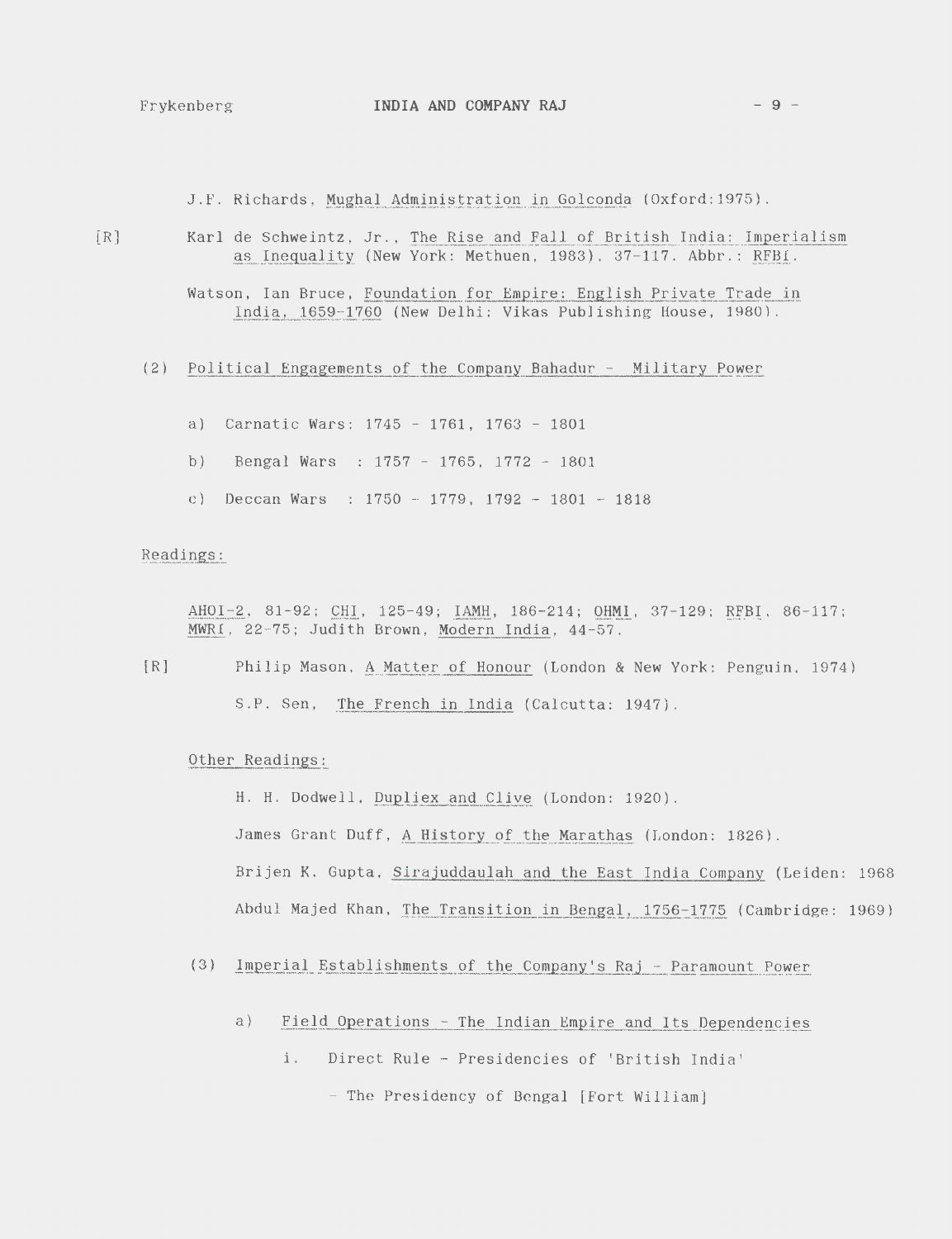- The Presidency of Madras [Fort St. George]
- The Presidency of Bombay [Fort.
- ii. Indirect Rule- Residencies of 'Princely India'
	- Delhi and the Princes of Hindustan
	- Deccan Princes of Hyderabad and Mysore
	- Poona's Peshwa and the Maratha Warlords
	- Forest Chiefs and Frontier Barons

# b. Home Operations - The 'Co-Direction' of Company Policy and Patrona

- i. Corporate Control of the East India Company
	- (i) The Charter: Its Mandate of Incorporation (20 Years) (ii) The Court of Directors: Its Chairman and Secretaries (iii) The Court of Proprietors: Its Stockholders
- ii. Cabinet Control of the Crown-in-Parliament
	- (i) The 'Board of Control': Its Chairman, a Cabinet Member (ii) The Government: Its Cabinet and Houses of Parliament
	- (iii) The State and Society of Britain: Its 'Limited' Public

# Readings:

Judith Brown, Modern India (Oxford: 1985), 56-80. NHI, 139-49; AHOI-2, 93-144; OHMI, 57-150; IAHI, 207-34; CHI, 129-58.

Fay, Eliza, Original Letters from India (London: Hogarth Press, repr.19

- [R] P.J. Marshall, The New Cambridge History of India: Bengal: The British B Eastern India 1740-1828 (Cambridge: CUP, 1987).
- [R] P.E. Roberts, India Under Wellesley (Oxford: 1929).
- [R] Philip [Mason] Woodruff, The Rulers of India, I (London: 1954), 93-144.

# Other Readings:

A. Aspinal, Cornwallis in Bengal (London: 1931).

Richard B. Barnett, North India Between the Empires (Berkeley: 1980).

Iris Butler, The Marquis Wellesley, 1760-1842 (London: 1973).

Ainslie T. Embree, Charles Grant and British Rule in India (Columbia: 1

C. C. Davies, Warren Hasting and Oudh (Oxford: 1939).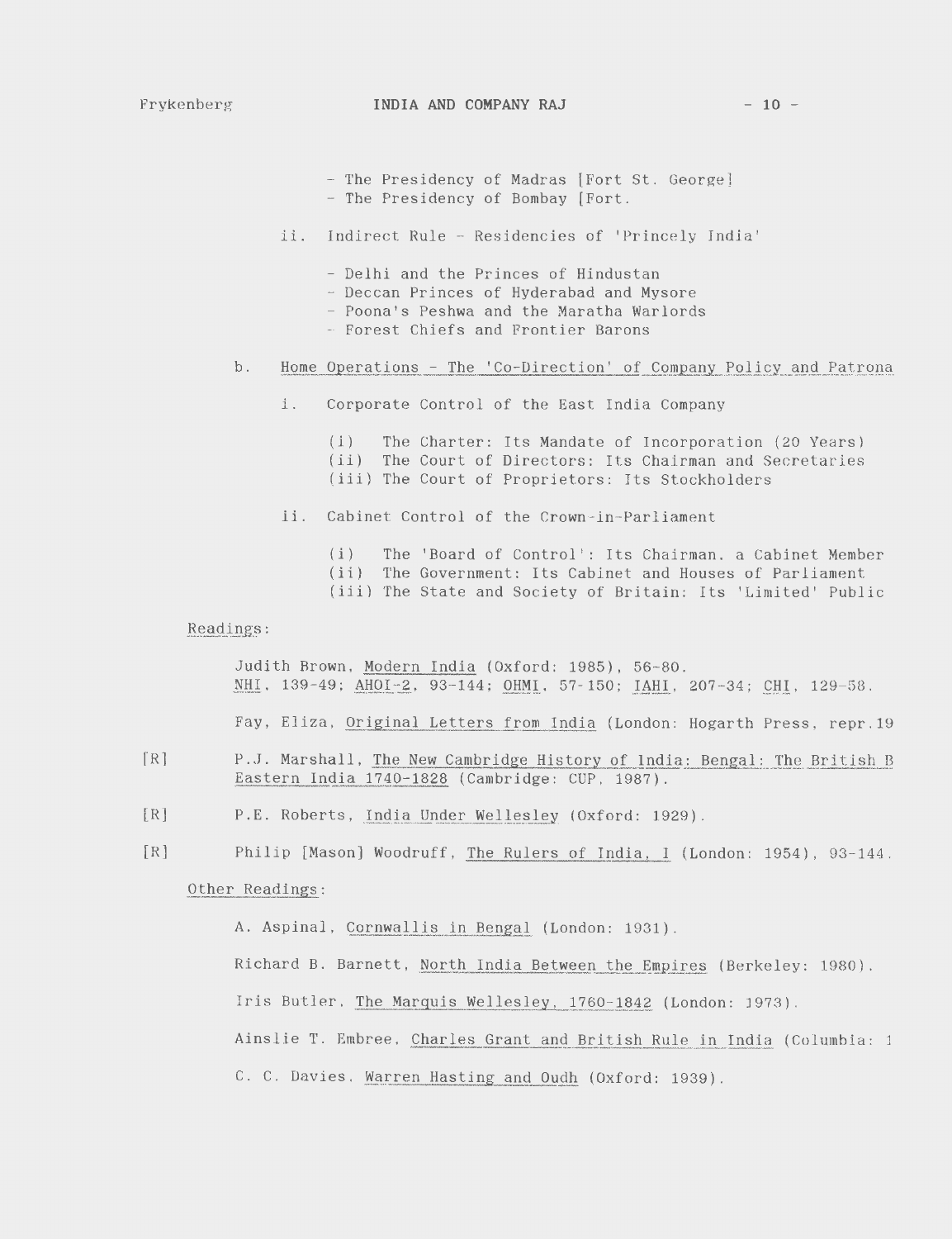- Michael H. Fisher, Clash of Cultures: Awadh, The British and the Mughals MD: Riverdale Company, 1987).
- Holden Furber (ed.), The Private Record of an Indian Governor-Generalsh (Cambridge: HUP, 1933). John Shore (Lord Melville).

Penderal Moon, Warren Hastings and British India (London: 1939).

- Pamela Nightingale, Trade and Empire in Western India, 1784-1806) (Cambridge: CUP, 1870).
- L.S.S. O'Malley, Modern India and the West (Oxford: 194 ), 1- 104.
- C.H. Philips, The East India Company, 1784-1834 (Manchester. 1940).
- T.G. Percival Spear, The Nabobs (Cambridge: 1932).
- T.H. Percival Spear, Twilight of the Mughals (Cambridge: 1952).
- Lucy Sutherland, The East India Company in 18th Century Politics (Oxfo [An account of London under the George the III.]

#### VII. IMPERIAL SWAY OF COMPANY RAJ OVER THE CONTINENT - THE "INDIAN EMPIRE"

- 1. Consolidation and Reform Within Government and Society
	- (1) The Impact of Jamabandi Systems: Land (Revenue) Settlements
	- (2) The Impact of Adalat Systems: Courts of Law and Judicial Processes
	- (3) The Impact of Modern Education: Cultural Influence and Change
	- (4) The Impact of Radical Religion and Social Reform:

# 2. Paramountcy Within and Beyond the Frontiers

- (1) Pax Indica: Assam and the Burma Wars of 1826 and 1852
- (2) Pax Indica: Aftermath of the Calamity in Afghanistan
- (3) Pax Indica: War and Annexations of Sindh and Punjab
- (4) Pax Indica: The Indian Ocean, Persian Gulf and Red Sea

### Readings: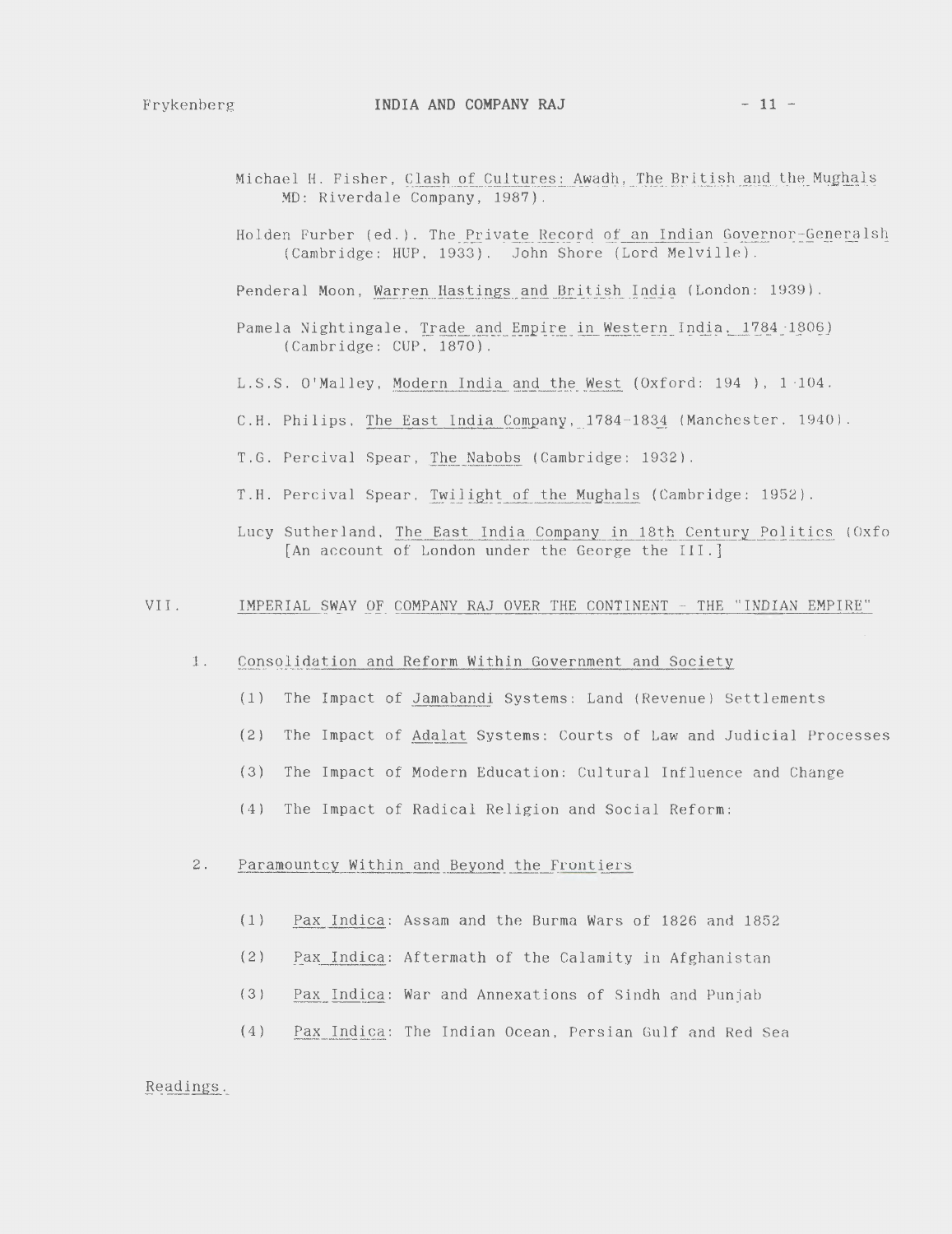AHOI-2, 106-57; OHMI, 151-248; IAMI, 235-63; CHI, 129-58; MI, 58-81; RFBI, 118-171. Woodruff, I: 344-80; and I1, 1-114. Read "The Punjab School".

Eden, Emily, Up the Country: Letters written to her sister from the Upper Provinces of India (London: Virago [Pb.], 198?).

- $[R]$ Bernard S. Cohn, "Structural Change in Indian Rural Society," Land Control and Social Structure in Indian History (Madison: UWP, 1969), edited by Frykenberg.
- [R] R. E. Frykenberg, "Modern Education in South India, 1784-1854: Its Roots and Its Role as a Vehicle of Integration under Company Raj", American Historical Review **91 ,** 1 (February, 1986), 37-65
- $[R/H]$ R. E. Frykenberg, "The Emergence of Modern Hinduism In the Light of Changing Historical Knowledge: A Reappraisal With Special Reference to South India," Hinduism Reconsidered (Heidelberg: South Asia Institute). Edited by Gunther Sontheimer and Hermann Kulke. (27pp.)
- $[R]$ R. E. Frykenberg, Guntur District, 1788-1848: A History of Local Influence and Central Authority in South India (Oxford: 1965).
- $[R]$ Maya Gupta, Lord William Bentinck in Madras and the Vellore Mutiny, 1803-7 (New Delhi: Capital Publishers &c, 1986).

Macrory, Patrick, Kabul Catastrophe: the story of the disastrous retreat from Kabul, 1842 (Oxford & NY: Oxford University Press [Pb.].

Meadows Taylor, Philip, Confessions of a Thug (Oxford & NY: OUP [Pb.], 198?).

[R] Eric Stokes, English Utilitarians in India (Oxford: 1959).

# Other Readings:

- [R] B.H. Baden-Powell, Manual of Land Revenue Systems and Land Tenures of British India (Calcutta: 1882). Land Systems of British India (Oxford: 1892, 1894 abridged).
- [R] C.A. Bayly, Rulers, Townsmen and Bazaars: North Indian society in the age British Expansion, 1770-1870 (Cambridge: CUP, 1983).
- [R] Fisher, Michael H., A Clash of Cultures: Awadh, The Brirtish and the Mughals (Riverdale Md.: Riverdale Press, 1987).
- [R] Kenneth Ingham, Reformers in India: 1793- 1833 (Cambridge: CUP, 1958).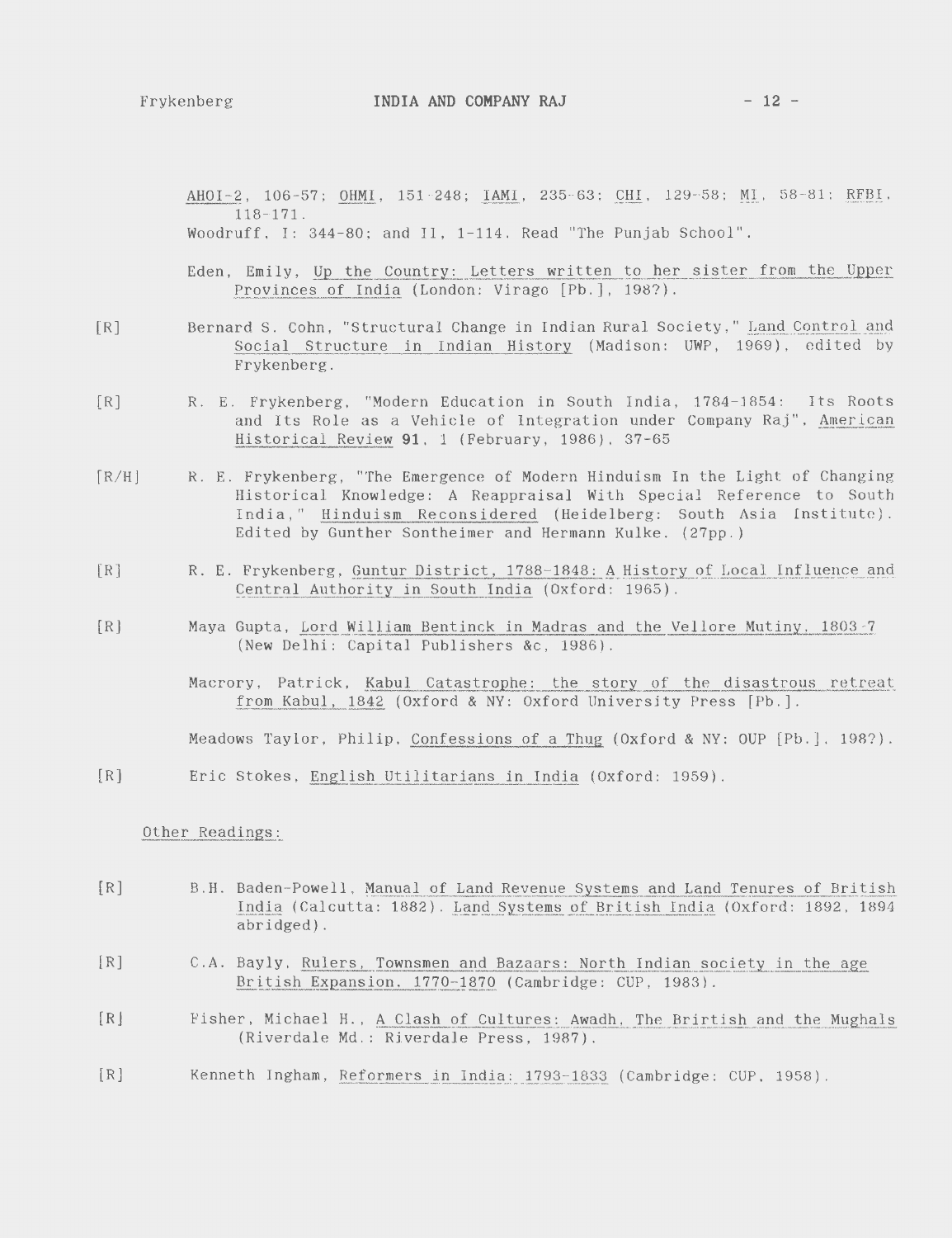[R] John Kaye, The Administration of the East India Company (London: 1853, or recent ). A classic. Or, also: B.B. Misra, The Central Administration of the East India Company (Manchester: 1959).

L.S.S. O'Malley, The Indian Civil Service, 1600-1930 (Oxford: 1931).

[R] Roseberry, J. Royal, III, Imperial Rule in Punjab: The Conquest and Administration Multan, 1818-1881 (Riverdale, MD.: Riverdale Press, 1987).

# Still Further Readings:

- W.K. Fraser-Tytler, Afghanistan: A Study ... (London: OUP, 1950), 47-119.
- From Sepoy to Subedar: Being the Life and Adventures of Subedar Sita Ram, A Native Officer of the Bengal Army ... (Lahore: 1873; London: 1970). Translated by Lt. Col. Norgate. Edited by James Lunt.
- J.W. Kaye, History of the War in Afghanistan (London: 1851). Two volumes.
- Roy, Oliver, Islam and Resistance in Afghanistan (Cambridge: CUP Pb., 1987?). This deals with Russia's current Afghan adventure.
- VIII. GRAND CLIMACTERIC OF COMPANY RAJ
	- (1) High Noon of Imperial Over-Confidence, Ignorance and Arrogance
	- (2) Insecurity and Unrest Among the Peasant Lords of Hindustan
	- (3) Sparks Setting off the Great Conflagration: How Inevitable?
	- (4) Rampage, Recovery and Retribution: The Legacy of Bitterness
	- (5) The Queen's Proclamation: Succession of Crown over Company Raj
	- (6) The Victorian Veneer: "Colonialism'' and the Indian Empire.

### Readings:

MI, 81-89; NHI, 201-39; and readings in AHOI-1, IAMH, OHM!, & CHI.

- [R] Sayyad Ahmad Khan, An Essay on the Causes of the Indian Revolt (Calcutta: 1860). Translated by Captain W.N. Lees.
- [R] Philip Mason, A Matter of Honour, "The Storm," pp. 219-309.
- [R] Eric Stokes, The Peasant Armed: The Indian Rebellion of 1857 (Oxford: 1986). Edited by C.A. Bayly.

Other Readings: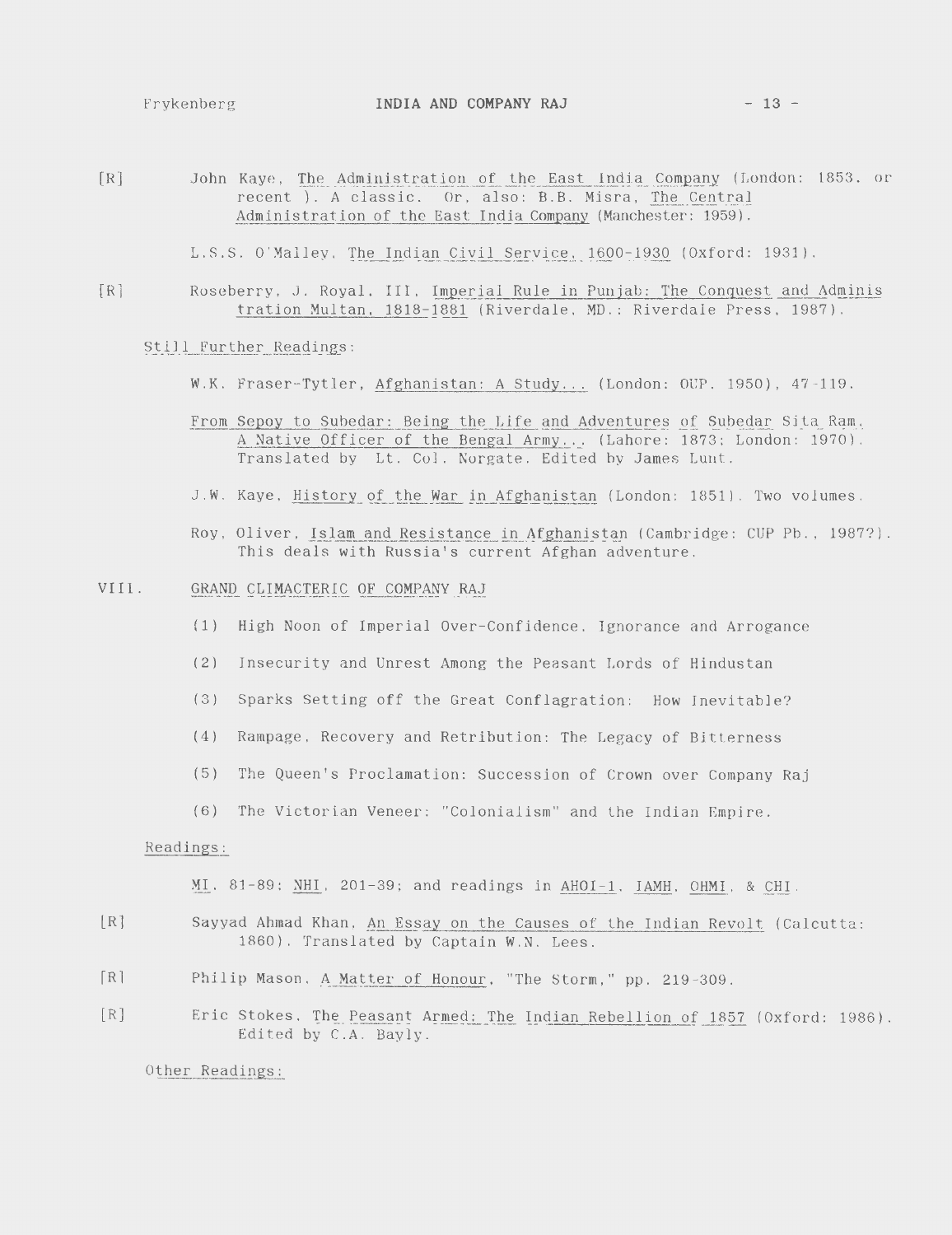- [R] Wayne G. Broehl, Jr., Crisis of the Raj: The Revolt of 1857 though British Lieutenants' Eyes (Hanover NH and London: Dartmouth, 1986).
- [R] Thomas R. Metcalf, The Aftermath of Revolt (Berkeley: UCP, 1964).
	- John Pemble, The Raj, the Indian Mutiny, and the Kingdom of Oudh, 1801 1859 (Hassocks, Sussex: Harvester Press, 1977).

Edward Thompson, The Other Side of the Medal (London: 1925).

Edward Thompson and G.T. Garratt, Rise and Fulfilment of British Rule in India (London: 1934), 435-498, 499-525.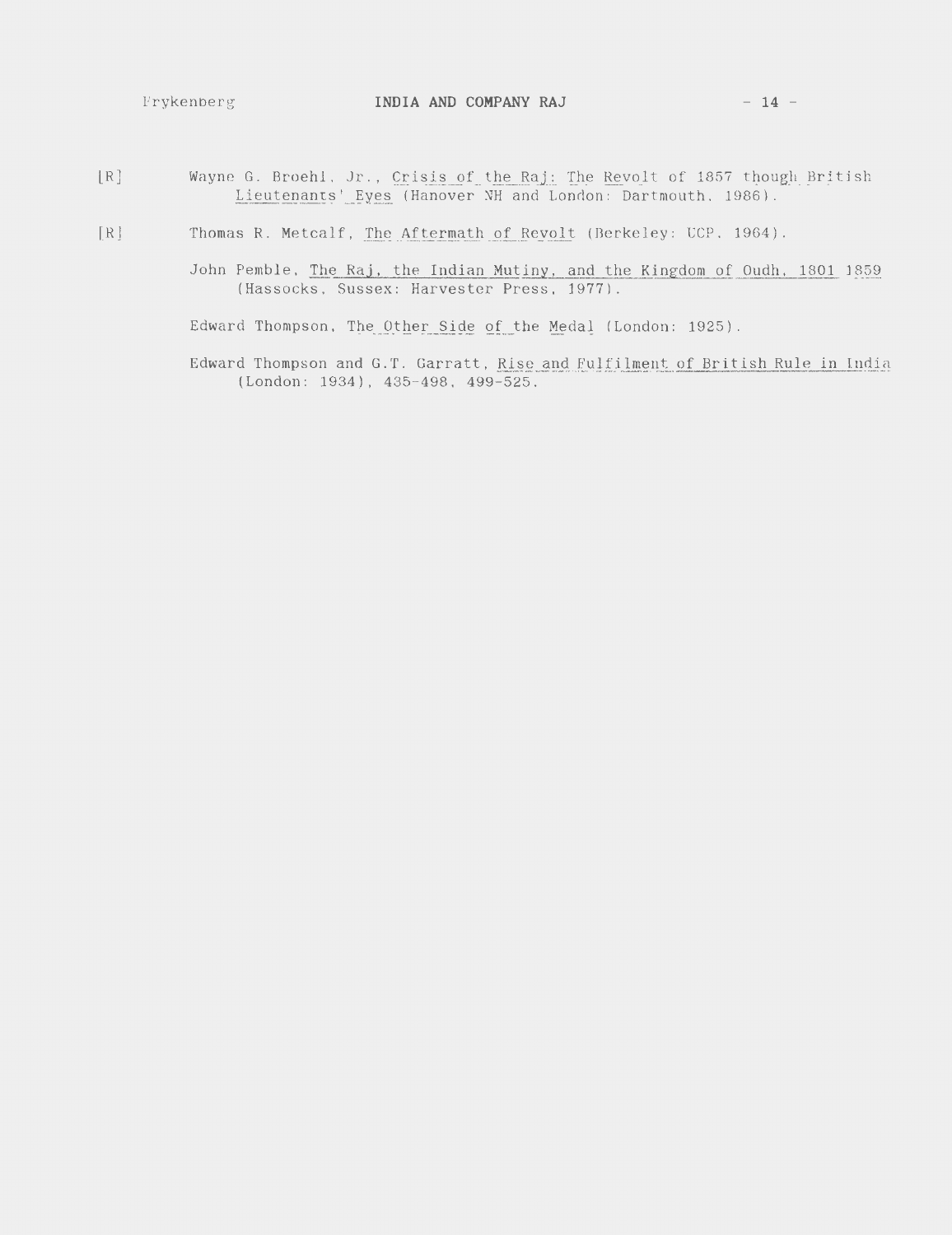# **UNIVERSITY OF WISOONSIN - MADISON**  Department of History

Spring Semester: 1989

History 449

Mr. Frykenberg

HISTORY OF MODERN INDIA: I.

THE RISE OF COMPANY RAJ

# **Course Requirements**

A. Examinations:

| May 11th: |  |  | Take Home Final: One Essay Question |                                       |
|-----------|--|--|-------------------------------------|---------------------------------------|
|           |  |  |                                     | Due by Noon May 17th: 1500 Word Limit |

- B. Paper:
	- \* Due April 11th: Topics to be Arranged Individually 6000 Word Limit